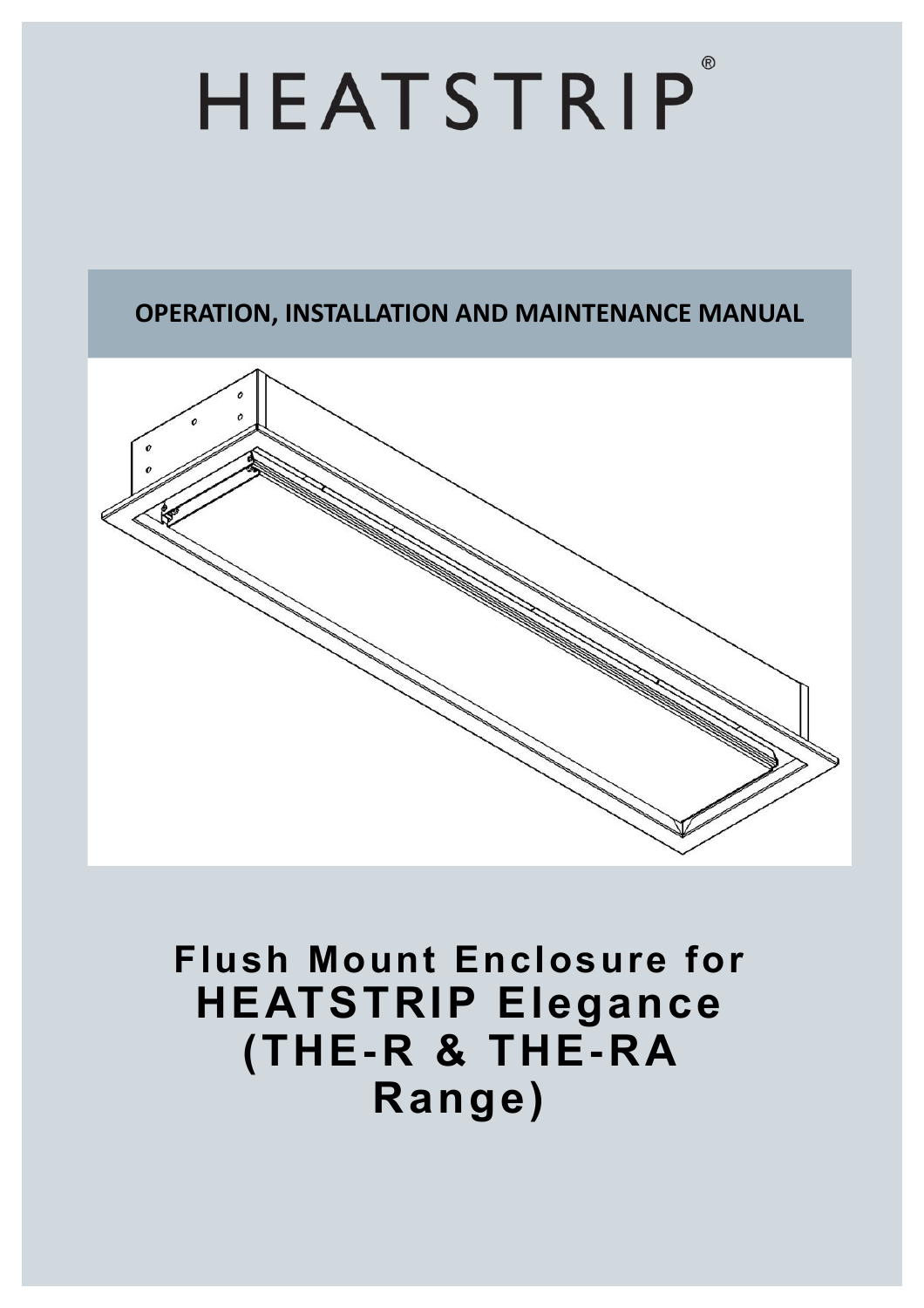# HEATSTRIP

### **Flush Mount Enclosure Rev A Sep 1** Rev A Sep 1

 $( R )$ 

The Flush Mount Enclosure is an ideal way to neatly install the HEATSTRIP into a ceiling. They are available for all HEATSTRIP Elegance models and are supplied as a one-piece unit suitable for mounting individual heaters. Flush mounting can be used with any building grade ceiling materials.

An ideal mounting height is 2.3m-2.5m, with a maximum ceiling height of 2.7m in a fully enclosed outdoor environment. Maximum mounting heights should be strictly followed, otherwise the performance of the units may be reduced.

The enclosure is manufactured from powder coated steel.

| <b>SUITABLE FOR MODEL</b>       | <b>PART No</b> | <b>HOLE CUTOUT</b><br><b>DIMENSIONS (mm)</b> | <b>OVERALL</b><br><b>DIMENSIONS (mm)</b> | WEIGHT (kg) |
|---------------------------------|----------------|----------------------------------------------|------------------------------------------|-------------|
| THE2400R & THE2400RA            | THERAC-056     | 235W x 1385L                                 | 290W x 1439 L x 125 D                    | 8           |
| <b>THE3200R &amp; THE3200RA</b> | THERAC-057     | 235W x 1785L                                 | 290 W x 1839 L x 125 D                   | 9           |



2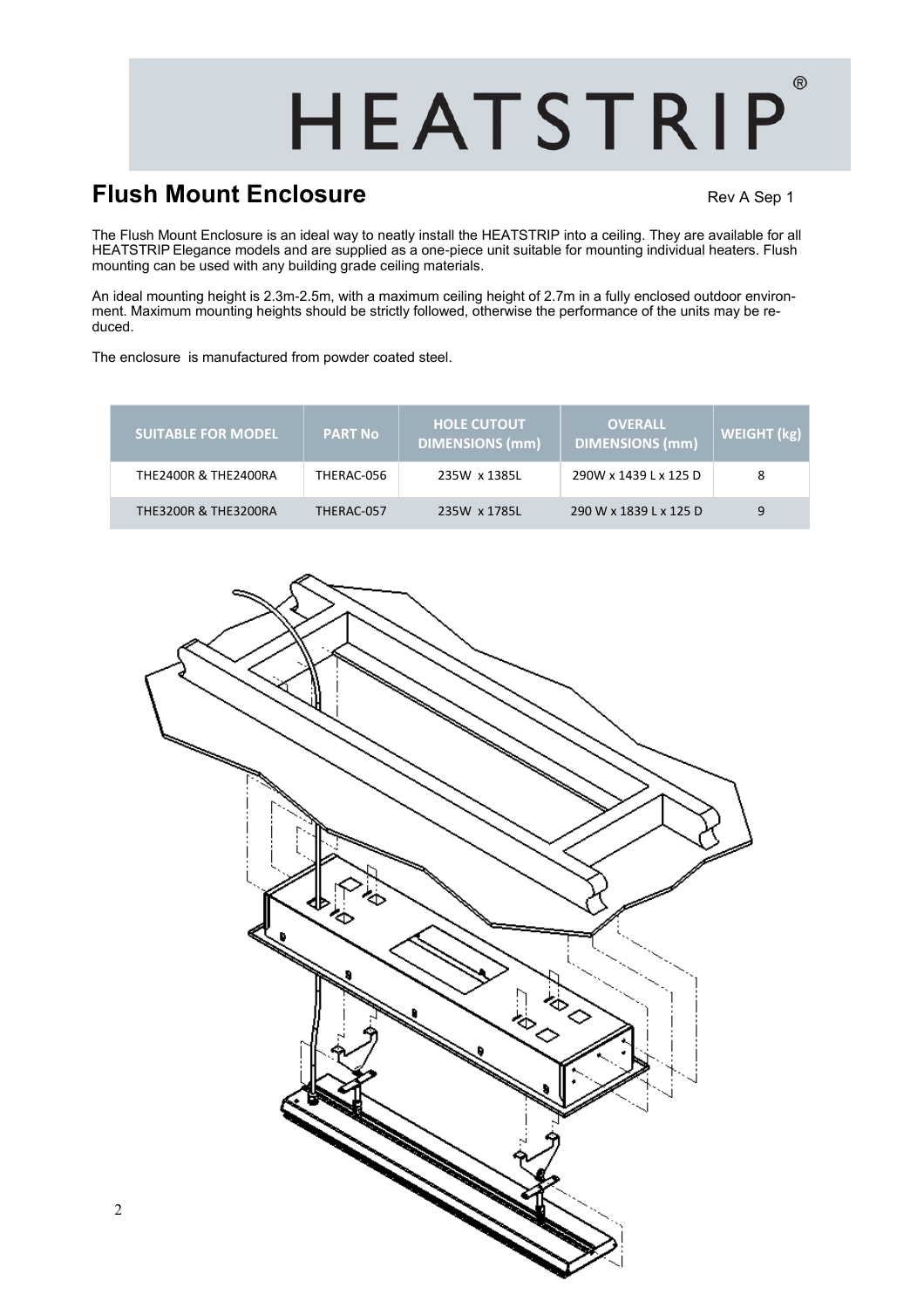## $^{\circledR}$ HEATSTRIP

## **Flush Mount Enclosure Dimensions**







| <b>PART No</b> | <b>SUITABLE MODEL</b>           | " $A$ " (mm) | $\lq$ "B" (mm) | " $C$ " (mm) |
|----------------|---------------------------------|--------------|----------------|--------------|
| THERAC-056     | <b>THE2400R &amp; THE2400RA</b> | 1382         | 1382           | 1382         |
| THERAC-057     | <b>THE3200R &amp; THE3200RA</b> | 1780         | 1710           | 1710         |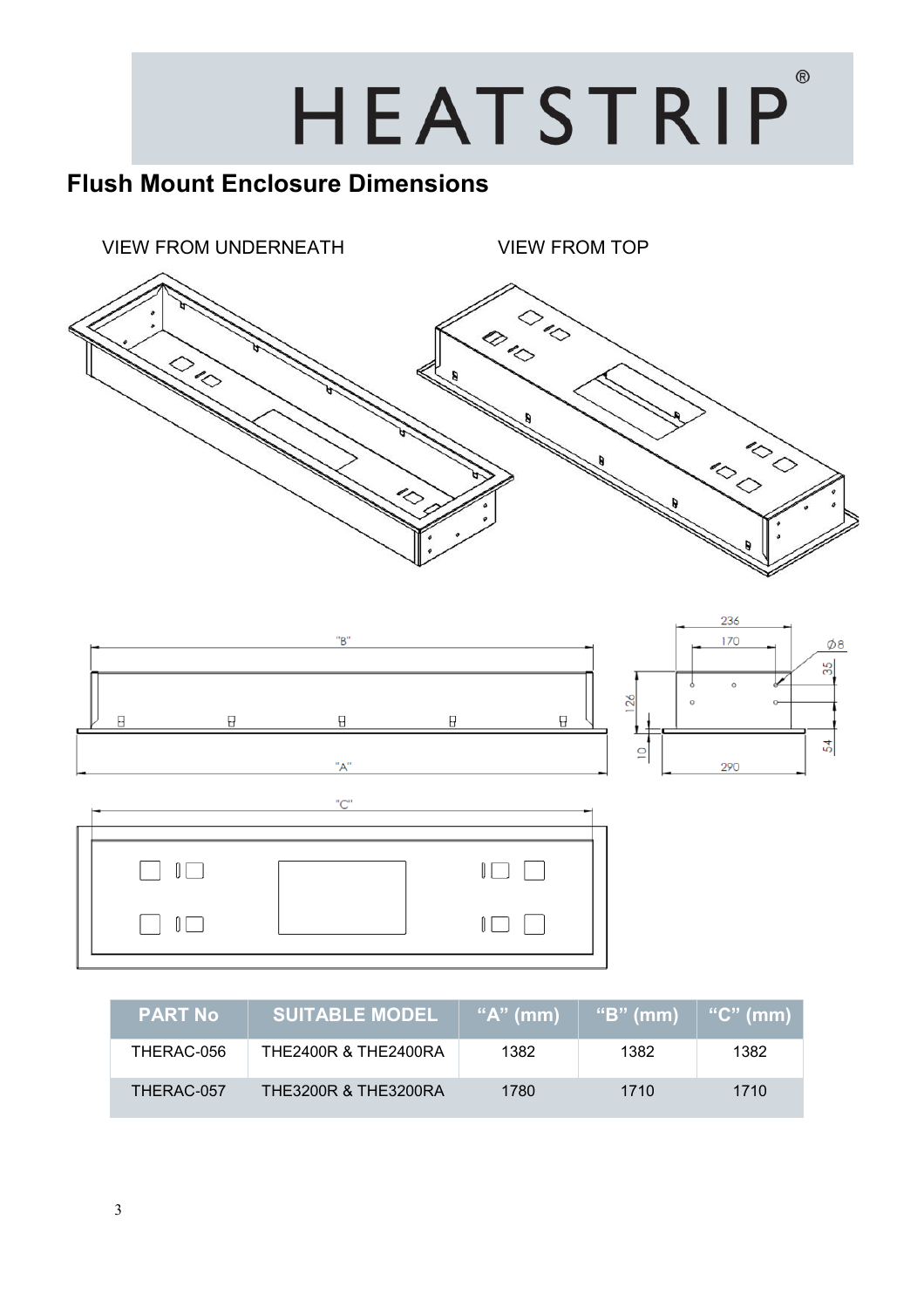## $( R )$ HEATSTRIP

#### **Installation Location**

The diagrams below and on the following page give the minimum clearances required for the installation of the Flush Mount Enclosure.

It is imperative that all cables, insulation and other materials are kept clear of the back and the sides of the Flush Mount Enclosure. The enclosure has a number of openings for ventilation and air movement into the ceiling space; these openings must not be covered. The enclosure shall, under no circumstances, be covered with insulating material or similar material.

It is recommended to use only the provided holes in the ends of the enclosure for mounting.

Ensure all clearances detailed in the HEATSTRIP ELEGANCE (In-Built Remote \* In-Built Remote & App ) PRODUCT MANUAL are strictly followed. The diagrams below shows the general location constraints.

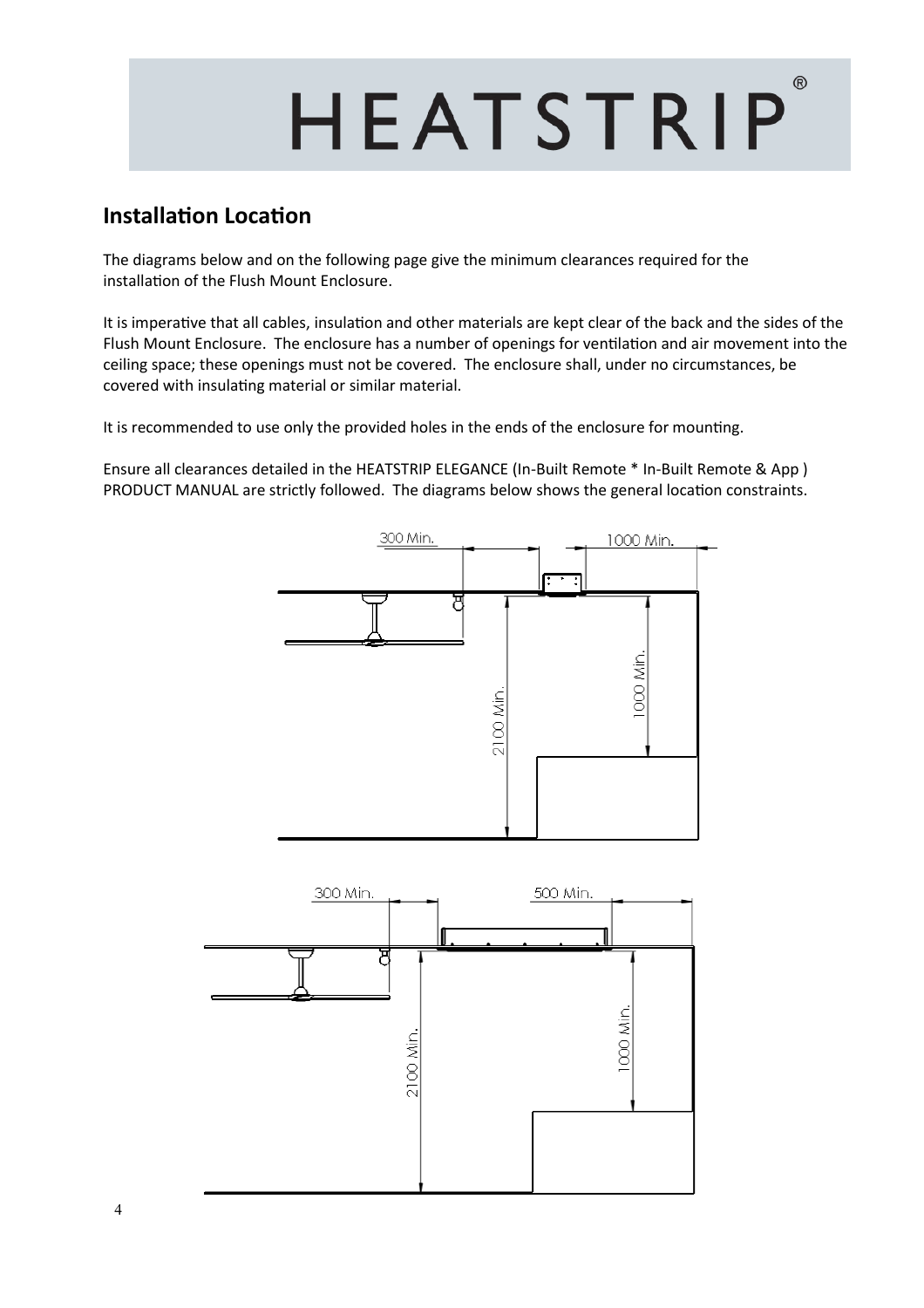## $^{\circledR}$ HEATSTRIP

#### **Installation Clearance Dimensions**

The diagrams below give the minimum clearances installation of the Flush Mount Enclosure.

It is recommended to use only the provided holes in the ends of the enclosure for mounting.

- The minimum distance between the back of the enclosure and any building material is 150mm.
- The minimum distance between the sides of the enclosure and any support structure is 50mm.
- The minimum distance between adjacent enclosures is 200mm.

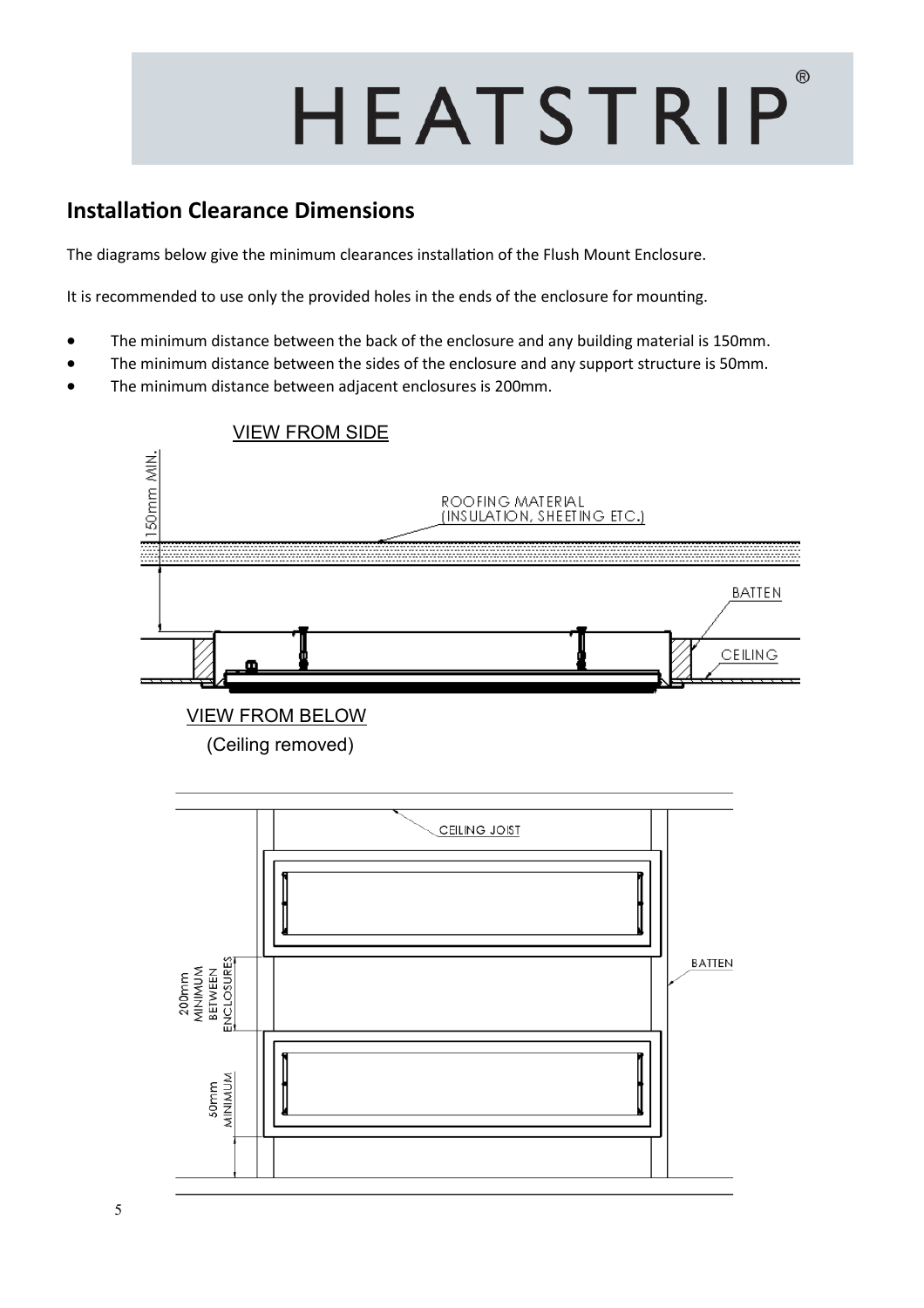## $( R )$ HEATSTRIP

**MODEL "D"**

THE2400R & THE2400RA

THE3200R & THE3200RA

**DISTANCE FROM END TO BRACKET (mm)**

225

300

### **Installation Instructions**

Ensure all minimum clearance requirements are met and the materials used are compliant to your local building codes.

Before installing the FME, ensure the site to be fixed is fully prepared with the hole cut the correct size and the mounting points securely in place.

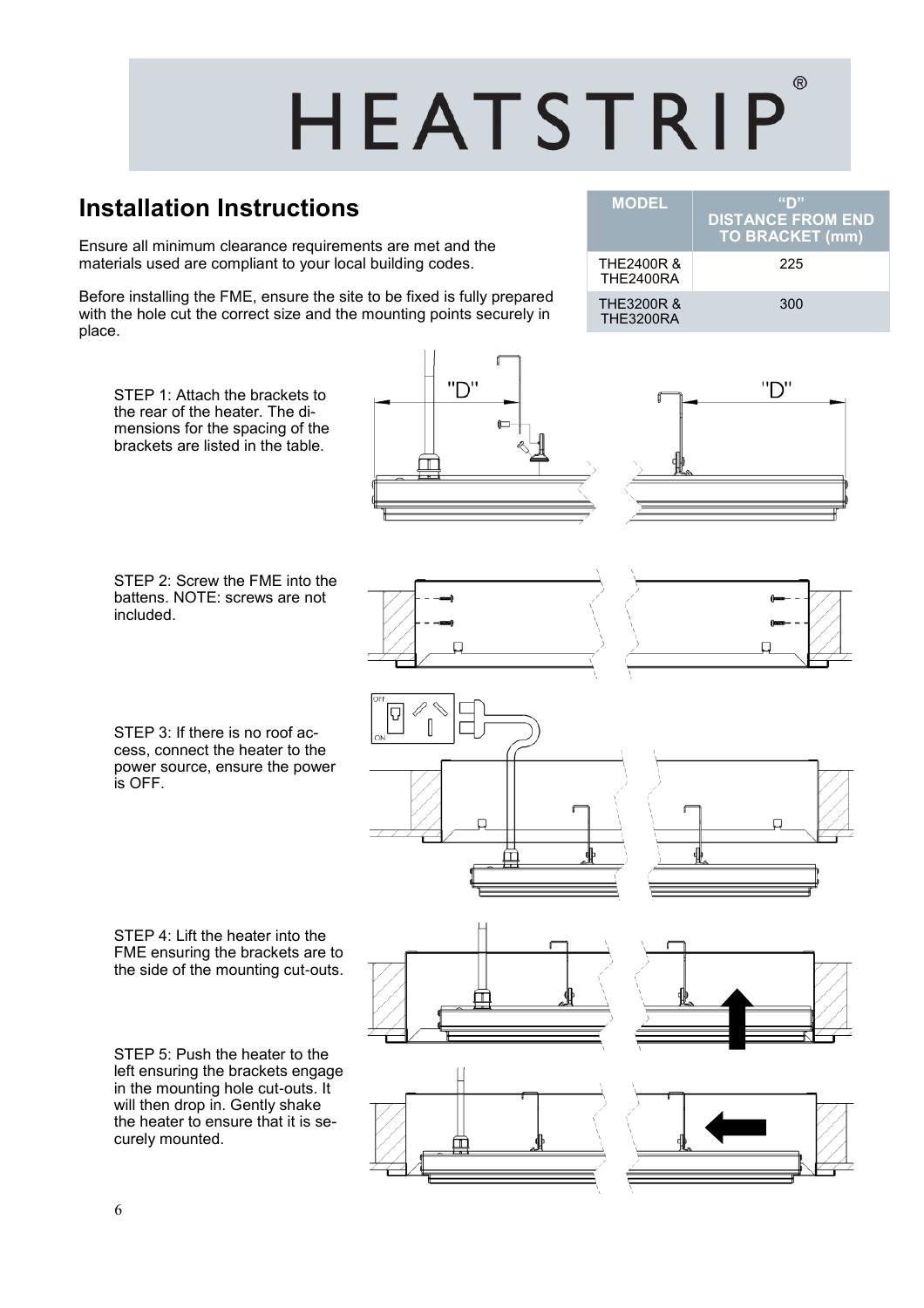# HEATSTRIP

 $( R )$ 

## **Safety**

In operation, this heater is VERY HOT— do not touch any part of the heater while it is turned on. Do not touch any part until 30 minutes after it is turned off.

This appliance is not intended for use by persons (including children) with reduced physical, sensory or intellectual capabilities, or lack of experience and knowledge, unless they have been given supervision or instruction concerning use of the appliance by a person responsible for their safety. Children should be supervised to ensure they do not play with the appliance.

Do not allow any cables, furnishings, flammable materials or other items come in contact with any surface of the Flush Mount Enclosure.

If installed in wet areas, the heater switches or controls must be located so that they cannot be touched by persons in the bath or shower.

The Flush Mount Enclosure needs to be installed as per the installation instructions paying special attention to the minimum clearances. The heater needs to be mounted on a rigid bracket or fixing.

See the heater Operations, Installation and Maintenance Manual for the heater specific guidelines.

#### **Maintenance**

The Flush Mount Enclosure is made from durable materials, however regular care and maintenance of your product will help prolong its life.

It is recommended that you wipe down your Flush Mount Enclosure. With a soft cloth and mild detergent gently wipe the surfaces of the FME to remove the built up contaminants from the environment. Then with a clean cloth ensure all detergent is removed.

All chemicals in the atmosphere including cigarette smoke, pollution etc. will tarnish the surface of the Flush Mount Enclosure. In this case, additional cleaning and maintenance may be required. The cleaning process at least every three months will reduce the amount of build up and keep it looking as best it can. If the Flush Mount Enclosure is in a corrosive environment eg. salt spray, we recommend that you clean the FME every week.

Before cleaning or inspection activity, the heater must be switched off and cooled down completely. Do not use any abrasive materials or products to clean the Flush Mount Enclosure, this includes solvents, citrus based cleaners or other harsh cleaning products.

When handling the Flush Mount Enclosure, ensure that your hands are clean or that you use clean gloves as grease or dirt can mark the surface of the heater.

Do not use high pressure water to clean Flush Mount Enclosure. It is not recommended to hose down the FME and heater as water may penetrate the roof cavity.